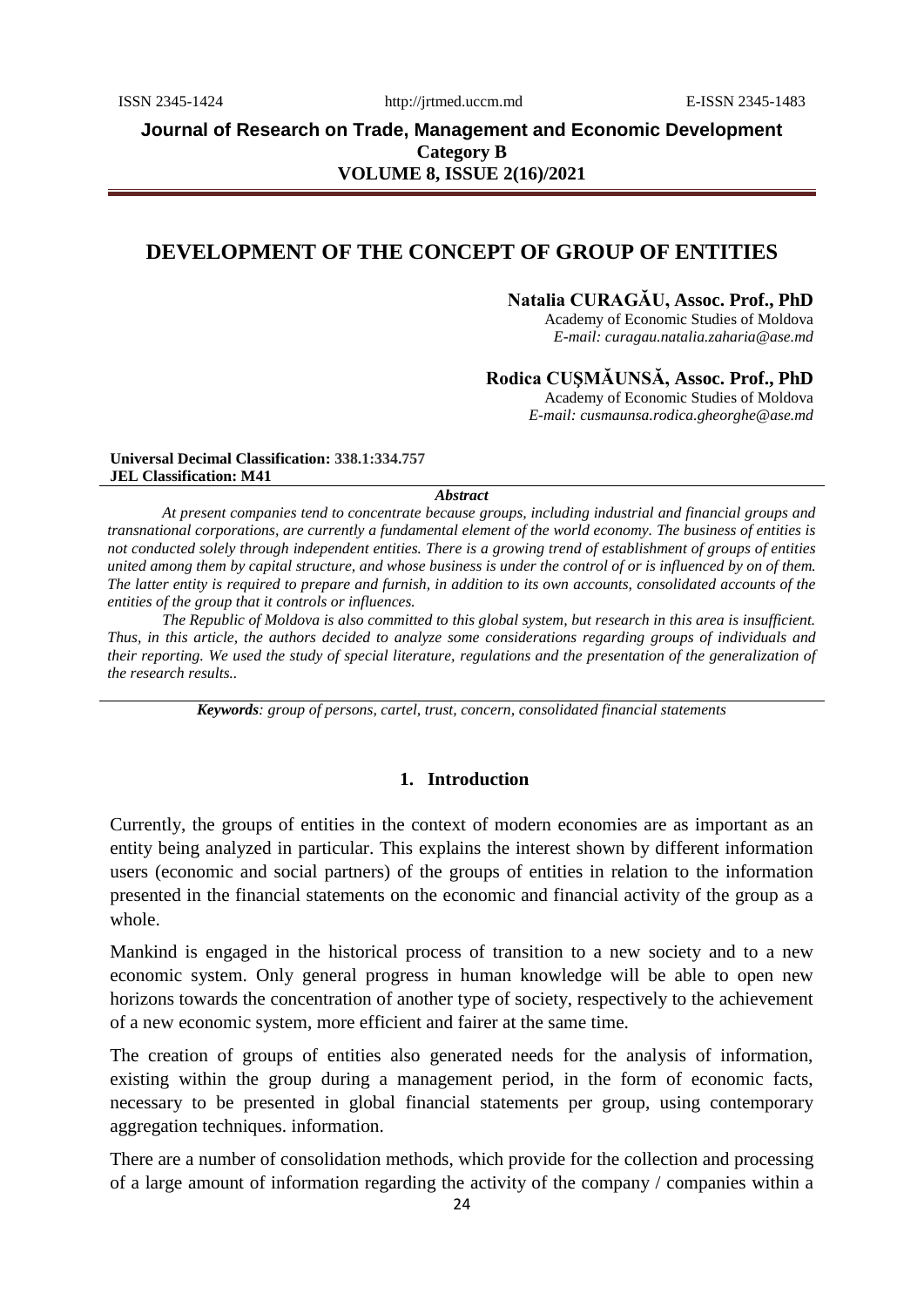group of entities. The choice of consolidation method depends on the share of ownership of the company (subsidiary, associate, or company simply made investments that do not give control) and the nature of the group of companies (there are investment or contractual relations between companies, or are owned by a person or a group of people).

The knowledge of the practical aspects of group formation, determined the need to research the ways of emergence of groups, which are currently the basis of various industries, commercial activities and services worldwide.

## **2. The degree of investigation of the problem at present, the purpose of the research**

One of the methods of achieving general progress, from the economic point of view, is the performance of entities from all branches of the national economy of different countries. Currently, the economic agents tend to concentrate, because the group entities, including the industrial-financial groups and the transnational companies, have now become a key element of the global economy. The activities of the entity are not exercised only by independent entities. It has been increasingly noticed the establishment of groups of entities united to each other through capital ties, which in all their activities are under the control or influence of one of them. It will have to prepare and submit, besides its own summary documents, the consolidated accounts of the group of entities, that it controls or influences.

Currently, several dozens of groups of entities control over half of the world's industrial output and trade.

Local studies in this regard appear to be modest. The authors will highlight the Moldovan scientists Țurcanu V., Golocialova I. [7] who are interested in the subject in question and carry out in-depth research.

The topic is much better researched abroad. Passionate about this field are the Romanian scientists Feleagă N., Feleagă L. [5], Bogdan V., Popa D., Farcane N., Boloș M. [4], Săcărin M. [6].

The purpose of the research conducted in this publication is to examine important considerations regarding groups of entities and their reporting, to deepen their knowledge in the field. Particular attention is paid by the authors to the definition of the term "group of entities" based on up-to-date research, including various scientists and specialists in the field, and to the analysis of ways of concentrating capital, from a historical point of view, related to the nuances. groups of companies.

## **3. Applied methods and materials**

The research method results from the analysis of the theoretical material regarding the development of the concept of groups of entities. In order to carry out this study, various research methods were used. The theoretical substantiation was based on analysis, synthesis, deduction, inductive method and graphic method, used for a clear and representative interpretation of the material. The study of the literature, the normative acts in force and the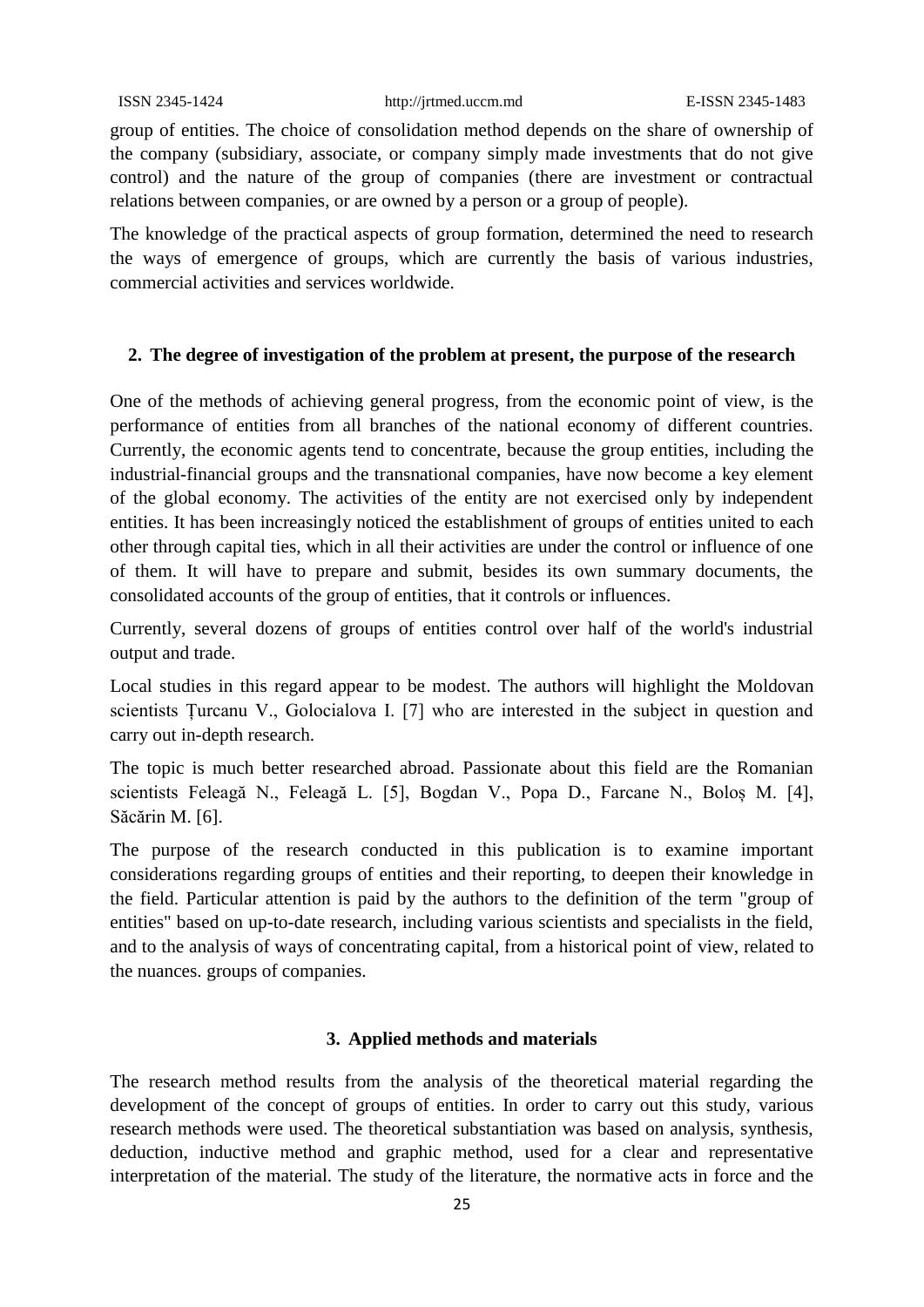presentation of the synthesis of the results of the study were used. The information support is the specialized literature in the field of accounting.

## **4. Obtained results and discussions**

In the Law on accounting and financial reporting no. 287 of 15.12.2017 [1, art. 3] the basic notion "group" is regulated as the parent entity and all the subsidiary entities, taken as a whole.

According to the National Accounting Standard "Presentation of Consolidated Financial Statements", "the group of entities" represents the parent entity and all its subsidiary entities, if the parent entity has control over the subsidiary entities [2, art. 5].

Both definitions are superficial, they do not contextualize the economic content of the term, so we will analyze various treatments brought by competent economists in the field, which will allow us to make some defining clarifications.

Various definitions of the group can be found in the literature:

- The group is a group of interconnected companies based on a relationship of economic dependence (this relationship can be institutionalized or provided for by a contract or statute, or dependence on simple economic relationships) and having a single decision-making center, called parent company. The group of companies is a dominant economic entity, comprising several independent legal entities, one of which leads (controls) the other. This joint (or sole) decision necessarily implies a relationship of dependence between the other companies and the decision-making company [4, p. 19].
- The group of companies is a group consisting of several companies, legally independent but linked by capital investments, which gives one of them, called the parent entity, the opportunity to exercise control over the entire group and to make a decision unit prevail [6, p. 13].
- The group is the parent company and its subsidiaries. In other words, the group is an ensemble of companies, each with its own legal personality, but with a unique decision center, called group leader [5, p. 24].
- Entities operate in the active market for goods and services by implementing not only their own operations, but also transactions that have received the name of corporate shares and, as a result, the activity of the legal entity is created or suspended, which is ultimately part of group of entities [7, p. 7].

Based on what was reported, the authors generated a broader definition of the group of entities. In the view of the authors, the "Group of Entities" represents all legal entities, which function as parent entities and subsidiaries, which fully or partially merge their tangible and intangible assets (participation system) under the contract for the establishment of the financial-industrial group. technological and economic integration for the realization of investment projects and programs and others, aimed at increasing the capacity to compete and expanding the market for products, goods and services, increasing production efficiency, creating new jobs, etc.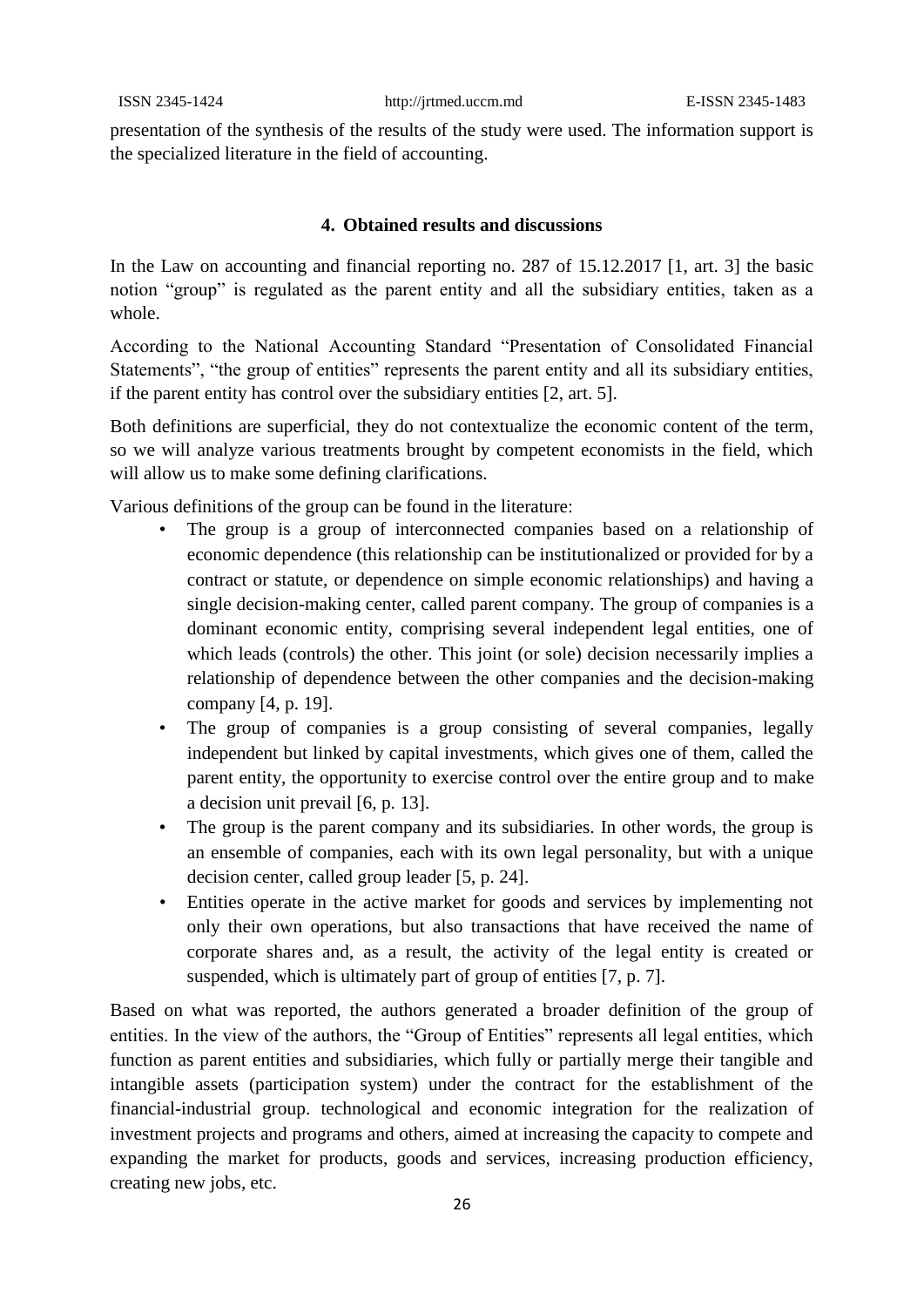Thus, the "group of entities" represents the set of legal entities, registered by the competent state authority, which, based on the contract, have associated, in whole or in part, their tangible and intangible assets and function as subjects with equal rights of entrepreneurial activity. in order to carry out investment programs, aimed at increasing the competitiveness of local production and expanding the markets for goods and services.

The participants of the group of companies are considered the legal persons, who signed the contract for the establishment of the financial-industrial group and the establishment by them of the parent company and the subsidiary companies, which form the financial-industrial group. The financial-industrial group may include commercial and / or non-commercial enterprises and organizations, including foreign companies, with the exception of religious and public organizations. It is also allowed to include banks in several financial-industrial groups. Among the participants of the financial-industrial group is mandatory the existence of enterprises and organizations, which operate in the sphere of production of economic goods and provision of services, at the same time it is necessary the presence of commercial banks or other creditor organizations.

Next, the organizational forms of the groups of entities and the forms of concentration of the entities will be analyzed.

The organizational forms of entities in dynamics have changed and improved from simple ones to more complex and stable forms:



## **Figure 1. Organizational forms of groups of entities**

Source: Elaborated by the authors

Cartels were the primary form of monopolies. The cartel is an association of independent firms, which are based on public or secret formal agreements seeking to maximize profits by restricting competition. The association agreement provides for a number of clauses, such as: the level of the marketing price, the production quotas, the division of the market, etc.

The volume of the total offer is set at the balance level between the marginal cost and the marginal income, and the price set in accordance with the market demand. Like in the monopoly market, the cartel price is higher than the marginal cost and the marginal income. The profit generated by the cartel is divided in accordance with the share of each participant in the overall production. This share is determined on the basis of the marginal cost level of each firm. If the activity of a company is more efficient (it records a marginal cost lower than the average), then it benefits from a higher production quota and from the total profit.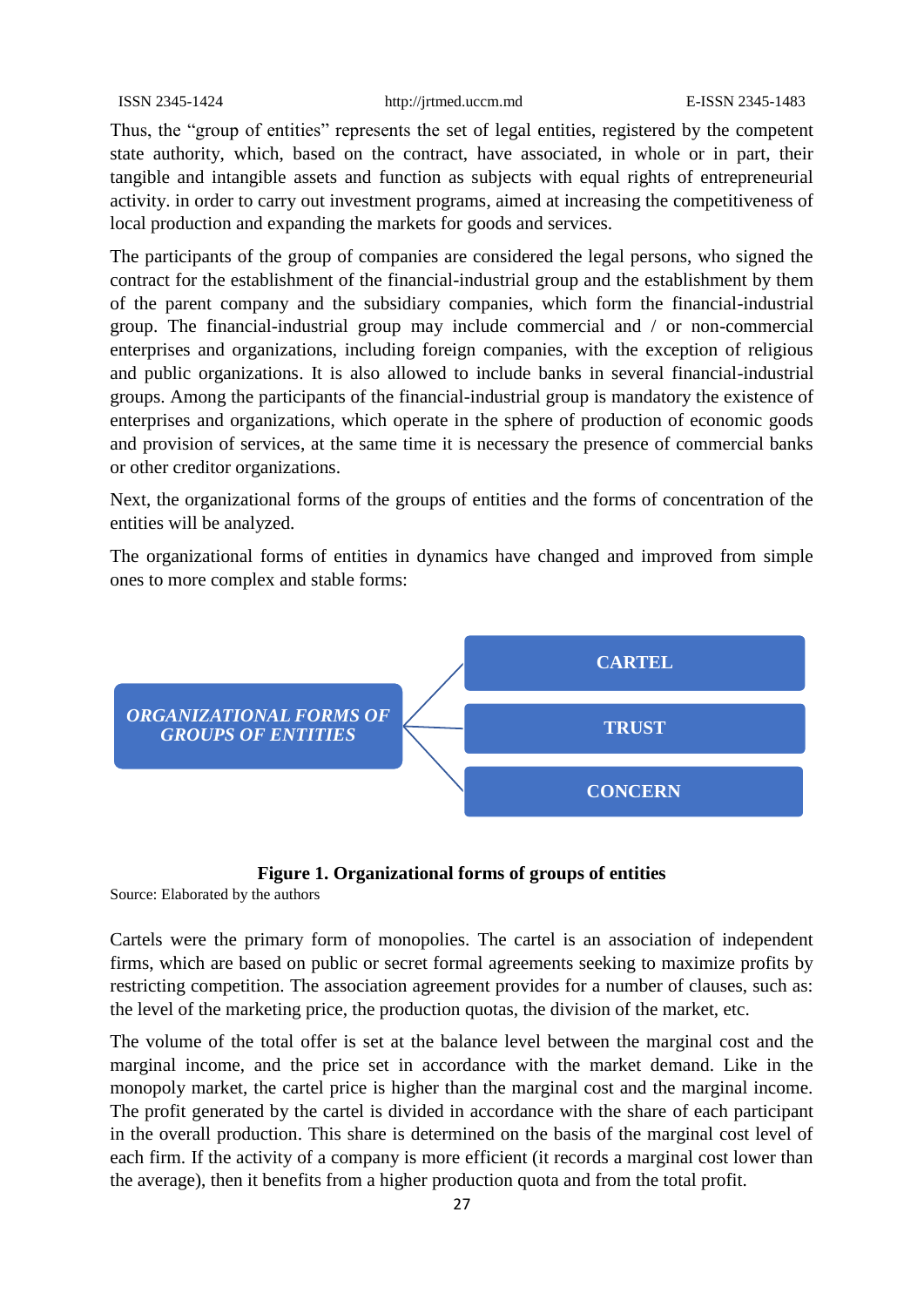Having the goal of getting the highest profits, there is the possibility that some firms may not comply with the contractual provisions as regards the level of production quotas. If these quotas are frequently exceeded, then the price is decreasing and, as a result, the profit of the national or international cartel, such as OPEC is decreasing. In some countries cartels are prohibited by law.

The cartels were the favorable framework in which the process of production concentration was further developed. The largest entities have grown rapidly within them. With the emergence of antitrust laws in the European countries and the USA, cartels have been prohibited in the domestic markets, but they are admitted and even stimulated when they go out onto the foreign markets, which is currently typical for some European countries, and in particular the agro-industrial complexes and their food-processing industry, where manufacturers compete with each other, reducing the prices of related products on the foreign market.

Unlike the cartel which is constituted of independent producers, the trust is an association formed as a single entity belonging to an associate owner. Ownership of all entities in the association generates unique and absolute power [4, p. 10].

The trust is a form of horizontal or vertical integration of production and concentration of capital, in which the participating entities lose their production and marketing independence, their owners becoming co-owners. The trusts appeared for the first time in the US and later in other industrialized countries, where they first expanded largely, with many of the major companies of the modern industry growing in this way.

As a result of the adoption of anti-trust laws and of the development of financial markets, the trusts have lost their importance, being surpassed by more developed forms of concentration of production and capital.

Subsequently, the trusts began to create legally independent daughter-entities and turned into concerns. In this case, in order to reduce the trans-action costs, integration comes out of the company's ownership concentration framework, thus creating the so-called "periphery" of small and medium-size entities and establishing control over formally independent entities based on the system of participation, as well as on various technical, scientific, production and sales agreements.

Within the concern, the evolution of forms of industrial - financial integration - the number of owners (the cartel), the sole owner (the trust), the diversification of the property (concern) seems to be over. In the case of European countries, the establishment of new effective forms of cooperation between large and small businesses is of particular importance. Although the concern, unlike the trust, covers a large number of legally independent firms, it is still practiced the single strategic direction in the field of technical and scientific, foreign investment and economic activities. At the same time, the scope of strategic management is considerably expanding, which makes the concern a superior form of integration.

At present, the division of the integration subjects is taking place, which is manifested by the permanent separation of the largest entities from the group of large societies. Thus, in the US, among the corporations that have concentrated their activities and which produce on the whole 70% of the gross domestic product (GDP), there are 500 prominent corporations, and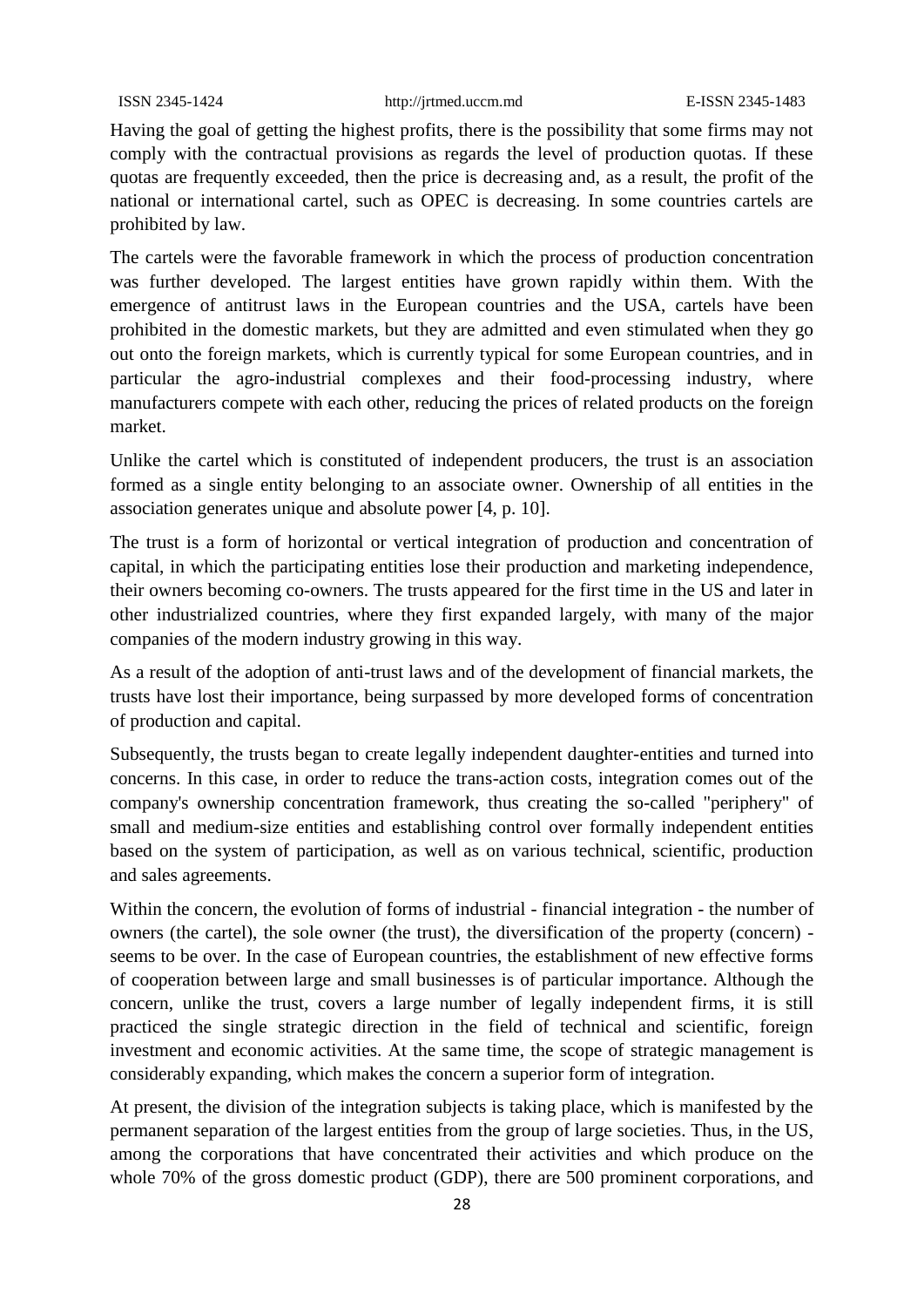from this upper echelon a small group of 50 gigantic financial-industrial groups has detached, each of being on the average three times higher than the next 50 corporations.

Thus, in front of any entity that decides on its self-development, there exist the following alternatives: either directly buy the fixed and current assets necessary for its growth and employ staff to determine its operation, or take over a company that already owns the necessary assets.

The first way is called internal growth and determines the increase in the entity's tangible and intangible assets. This is often determined by the spontaneous development of the entity's markets and its operational and non-operational revenues as a result of the sustainable policy of the society directed to getting a higher share of the market by diversifying the production or by creating new products.

The second way is called external growth. In this case, the entity does not acquire directly the production assets necessary for its development, but establishes links with the entity already possessing those assets, aiming at the possibility of using them. This has the effect of increasing the financial assets. Growth from outside is preferable to growth from within, because it has a number of advantages: the cost of external growth is lower than that of internal growth and, on the other hand, it reserves the opportunity for the entity to speculate all purchasing opportunities. This is the form on which the formation of the groups is based.

Among the members of the financial-industrial groups must be organizations operating in the field of production of goods and services, as well as banks or other financial institutions. Foreign banks participate in financial-industrial groups only through their subsidiaries and branches, which operate under the license of the National Bank of Moldova.

Affiliates and other affiliated undertakings may be part of financial-industrial groups only with the parent company or another parent entity or with its consent [3, art. 26].

The formation of a group - which at the beginning of its activity has the advantage of owning the legal means and the financial techniques for a rational, less vulnerable and more efficient organization - responds to the essential idea, namely to subject a group of legally independent societies to a decision-making unit (management unit), in order to achieve a certain stability and continuity in their activities, and to avoid the inconvenience because of gigantism, possibly occurring in an entity that integrates its activities.

According to the Law on accounting and financial reporting no. 287 of 15.12.2017, with the amendments and completions up to date, the entity that controls one or more subsidiary entities is called the parent entity [1, art. 3].

In general, concentration is the grouping or regrouping of entities, activities, economic capacities, goods and assets considered in their development or realization. Concentration is determined by the need to increase economic efficiency, the ability of economic agents to act in increasingly global markets and competition. It can take place through capital accumulation, agreements, conventions, etc. It has as main effect the formation of large companies and concentrated capital, of powerful industrial, agricultural centers. But along with this, it leads to the disappearance of smaller and / or weaker firms, as well as to restraints to some activities.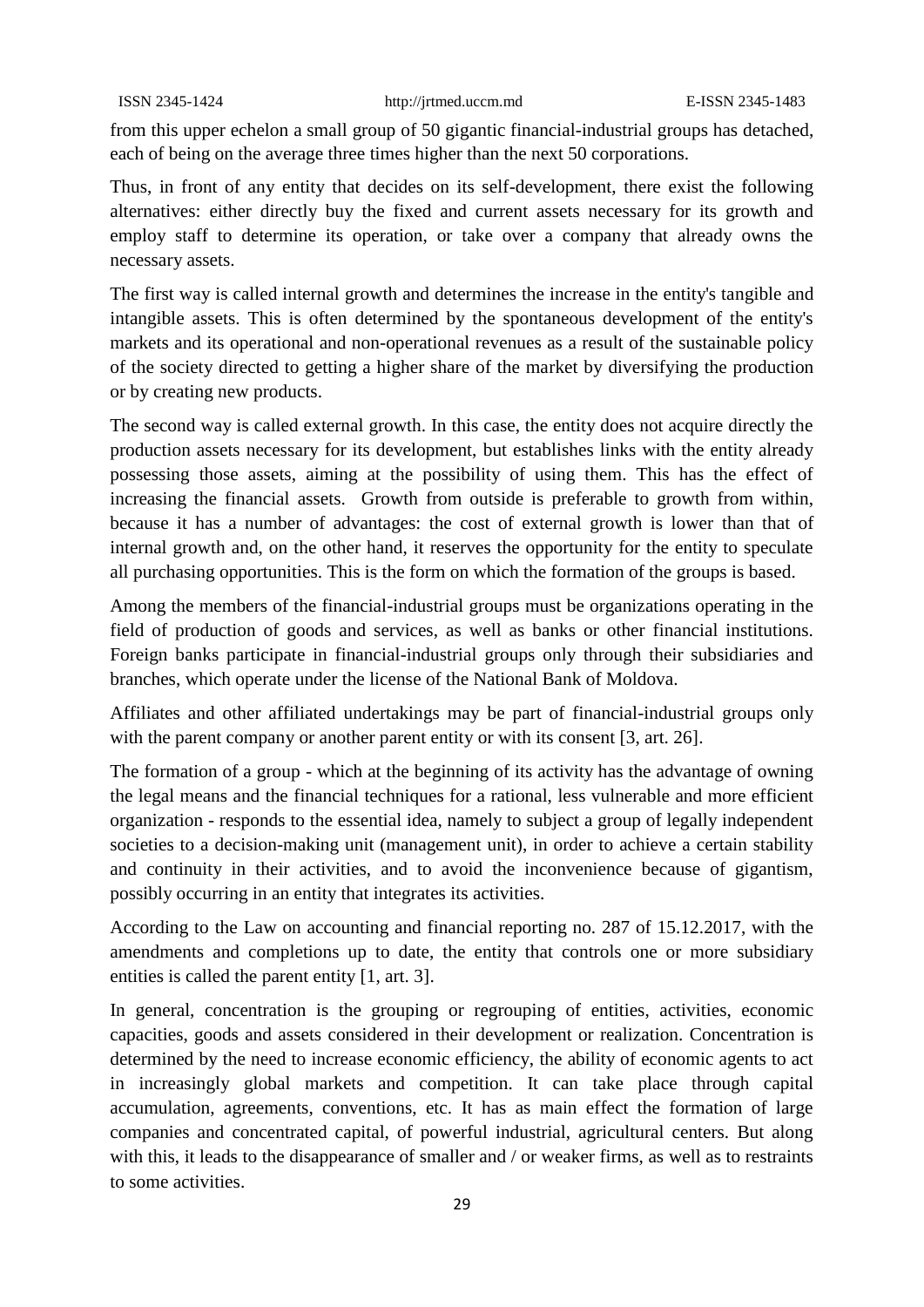

**Figure 2. Forms of concentration of entities**

Source: Elaborated by the authors

The concentration of entities can be vertical which means regrouping the entities, that are generally clients to each other or whose products are complementary. It is the case of subsidiary strategies, when the group aims at owning and controlling the set of operations of a production cycle from the raw materials to the finished product.

In practice, vertical concentration places the group in the production flow upstream or downstream.

Vertical upstream concentration involves the group's control over its suppliers, which will allow to control the quality of raw materials and of the semi-finished products delivered by them, to regulate their supplies and deliveries, also allowing the control over production accounts at the same time.

In the case of vertical downstream concentration, the group makes a step towards the consumers of its products and services, aiming to take control over its customers. This ensures, on the one hand, greater stability in its markets, with customers being integrated into their own structures and, on the other hand, taking control over product distribution networks, ensuring better promotion and elimination of those products that have become competing.

Concentration may also be horizontal, that is, the regrouping of entities that manufacture the same product type or evolve in the same industry. The group aims to increase its market share, which allows it to rationalize its own production techniques and thus reduce the unitary cost of production. In this case, it targets a cost dominance strategy, which allows them - in relation to its "weight" on the market - to impose certain prices.

There is also another form of concentration - the conglomerate, that represents a grouping of entities without seemingly economic links between them. The objective is the policy of risk diversification and profit optimization, thus ensuring greater stability in the face of economic crises.

Industrial or financial concentration phenomena have been carried out and are carried out in different economic, legal and financial ways, but often complementary, mainly through:

- $\blacksquare$  internal development of the entity;
- establishing more or less tight links with other entities;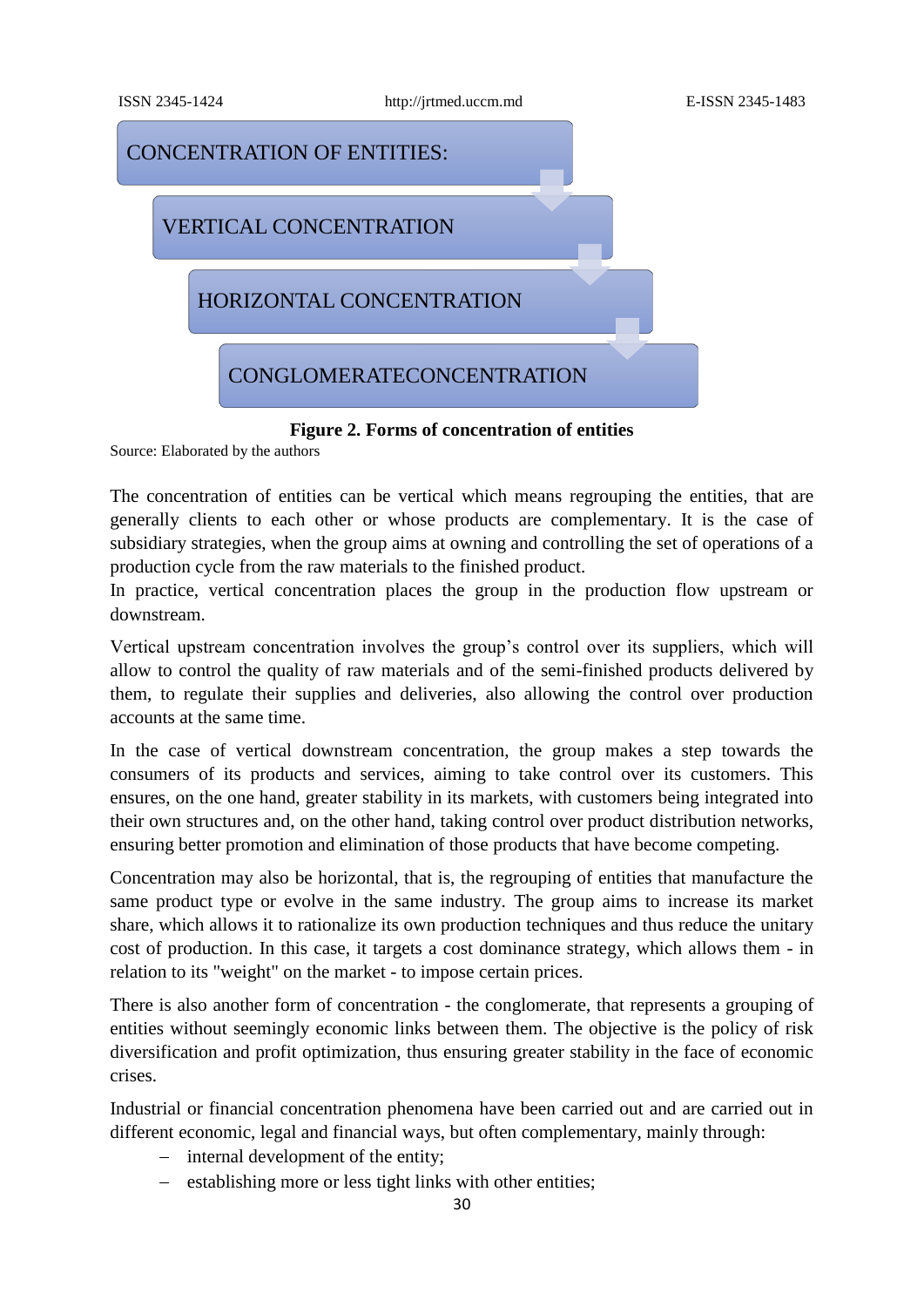- absorption or reunion with other entities (mergers);
- owning control or creating other entities, or setting up a group of entities.

The existence of groups of national and multinational entities has led to changes in economic, legal, fiscal, social and, last but not least, accounting changes.

The concentration of entities is the phenomenon that determined the formation of groups. Concentration at the group level is the process of strengthening control, information, power, and merging assets into the hands of a few individuals and / or legal entities, which will allow the leaders of this unit to use enormous financial and production resources for a policy. coherent and less dependent on the circumstances related to the country of implantation, the social climate, etc.

The consolidation of financial statements is a consequence (an effect) of the process of concentration and centralization of capital, the establishment of subsidiaries, subsidiaries within the concerns and groups of entities within the national borders of several states, on an international scale.

According to the National Accounting Standard "Presentation of Consolidated Financial Statements", the Consolidated Financial Statements represent the financial statements of a group in which the assets, liabilities, equity, income, expenses and cash flows of the parent entity and the parent entities are presented as to a single entity [2, art. 4].

The parent entity is required to prepare consolidated financial statements if it has control over the parent entities that are characterized by:

- the majority of the voting rights of the shareholders or associates in another entity;
- the right to appoint or remove a majority of the members of the board, executive and supervisory body, as the case may be, of another entity and is simultaneously its shareholder or associate;
- the right to exercise significant influence over an entity whose shareholder or associate is under a contract with that entity or a clause in the articles of association or statute of that entity;
- the fact that it is a shareholder or associate of an entity and has sole control over the majority of the voting rights of the shareholders or associates of that entity, as a result of an agreement concluded with other shareholders or associates of the entity [2, art. 5].

The consolidated financial statements include:

- 1) the consolidated balance sheet;
- 2) consolidated profit and loss statement;
- 3) the consolidated statement of changes in equity;
- 4) the consolidated statement of cash flows;
- 5) explanatory note.

The situations mentioned in sub-paragraphs 1), 2) and 5) are mandatory, and those in subparagraphs 3) and 4) have a recommendation character and are drawn up according to the information needs of the users [2, art. 12].

The consolidated financial statements are prepared on the basis of uniform accounting policies for similar economic events in similar circumstances. If an entity included in the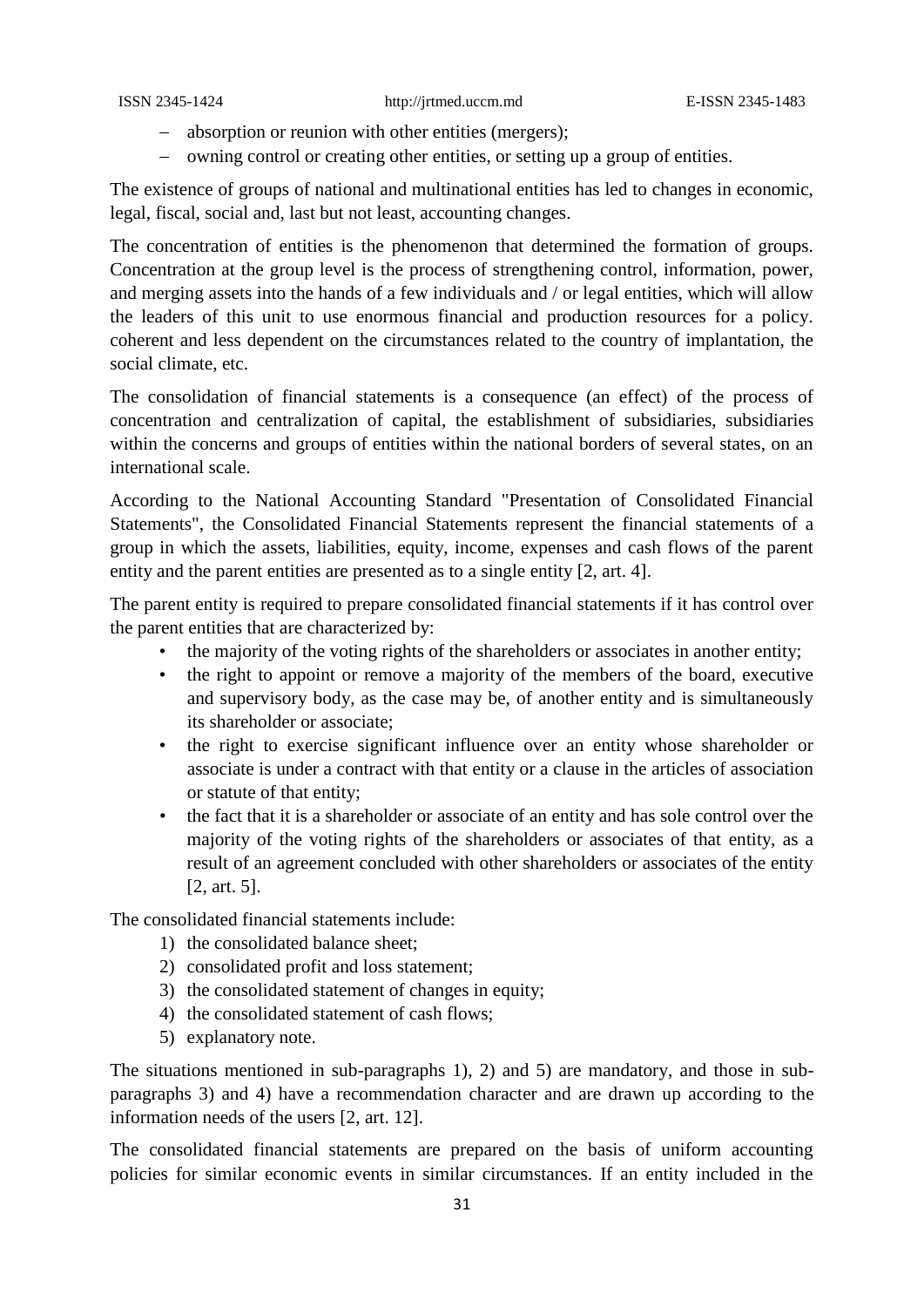consolidation applies accounting policies other than those adopted in the consolidated financial statements, appropriate adjustments are made to the individual financial statements [2, art. 13].

#### **5. Conclusions**

The emergence of groups of companies is related to the entity development strategy.

When the production becomes very diversified or when the extension to foreign markets is to be achieved, the entity executives tend to choose between two possibilities: the preservation at the level of the entity of its legal unit and the creation of "departments" or branches , or the creation of specialized subsidiaries with its own legal entity, but with an activity under the tough control of a managing company, called parent company.

The same problem arises at the time of a concentration of competing or complementary entities, in which case one must opt between the merger - where one entity disappears, and / or the ownership of the participants - a situation that drives an entity under the control of another.

The groups of entities today have a very high economic importance. A few dozen of them provide much of the commercial activity in the major European and world industrialized countries. Entities called "multinationals" have subsidiaries in many countries, and their economic and financial strength sometimes exceeds that of a state.

The authors, in the process of developing the subject, aggregated the defining components of the group of entities, presented in various studies of contemporary authors and economics with emphasis on combinations of activities at the level of entities nationally and internationally, generating a definition that encompasses all elements the group, and directly, all legal entities, which function as parent and subsidiary entities, which fully or partially merge their tangible and intangible assets under the contract for the establishment of the financial-industrial group for the purpose of technological and economic integration for projects and programs of investments and other objectives that underlie the activity of the group of entities, contemporary structures for generating economic advantages, etc.

The establishment of transnational companies (TNCs), which carry out their activities on the territory of different countries, the establishment of entities with the participation of foreign capital, the emergence of different forms of commercial, industrial and financial links between companies required the disclosure of their activities in the form of Consolidated Financial Statements.

#### **REFERENCES**

<sup>1.</sup> Legea contabilității și raportării financiare nr. 287 din 15.12.2017 / Law on accounting and financial reporting no. 287 of 15.12.2017. In: Monitorul Oficial al Republicii Moldova. 2018, no. 1-6 / 22 of 05.01.2018, with up-to-date changes and additions. Available: [https://www.legis.md/cautare/getResults?doc\\_id=125231&lang=ro#](https://www.legis.md/cautare/getResults?doc_id=125231&lang=ro)

<sup>2.</sup> Standardul Național de Contabilitate "Prezentarea Situațiilor financiare consolidate" / National Accounting Standard "Presentation of the consolidated financial statements", Ordinul nr. 93 al Ministerului Finanțelor din 07.06.19 / Order no. 93 of the Ministry of Finance from 07.06.19. In: Monitorul Oficial al Republicii